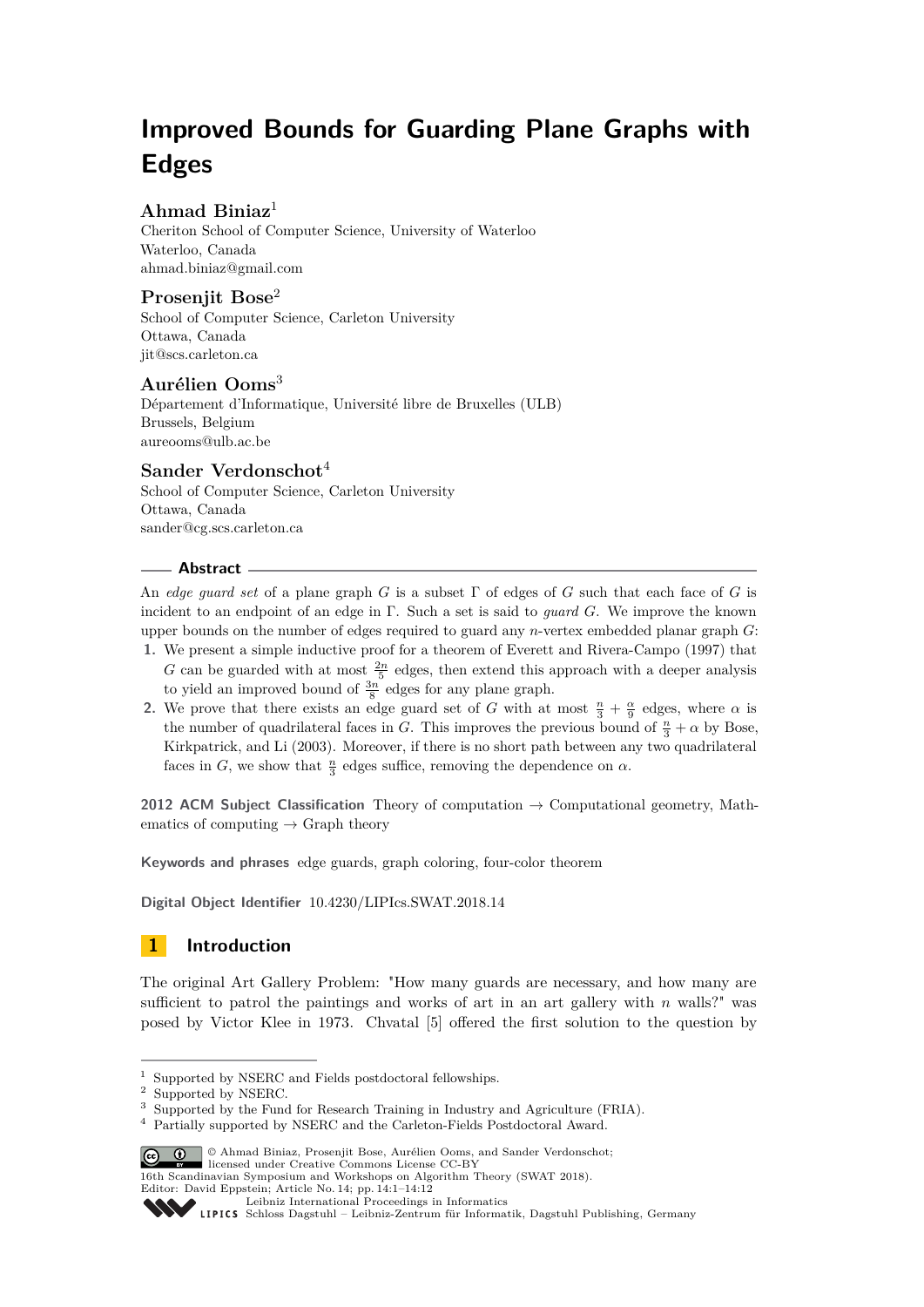#### **14:2 Improved Bounds for Guarding Plane Graphs with Edges**

proving that *n/*3 guards are sufficient and sometimes necessary to guard an *n*-vertex polygon. However, since then, an active area of research was spawned, where researchers studied many different variants of the problem, by allowing different types of guards and guarding different types of objects. The field is vast and many surveys on the topic have been written (see [\[11,](#page-11-2) [13,](#page-11-3) [10,](#page-11-4) [12\]](#page-11-5)). In this paper, the variant we study is when the guards are edges and the object guarded is a plane graph.

A *plane graph* is a graph that is embedded in the plane without crossing edges. Throughout this paper, *G* is a plane graph with  $n \geq 3$  vertices and at least one edge. The graph *G* divides the plane into regions called the *faces* of *G*. A *guard set* for *G* is a subset Γ of edges of *G* such that every face of *G* (including the outer face) contains at least one endpoint of an edge in  $\Gamma$  on its boundary. In other words, when the endpoints of the edges of  $\Gamma$  guard the faces of *G*, we say that Γ *guards G*. We focus on the problem of finding a guard set for *G* with minimum size. To avoid some notational clutter, we omit floors and ceilings in the statements of the bounds. However, since the size is necessarily integer, all fractional bounds can be rounded down for upper bounds and rounded up for lower bounds, except in the case when the upper bound is less than 1, in which case, we round up to 1.

For maximal outerplanar graphs, O'Rourke [\[9\]](#page-11-6) showed that  $\frac{n}{4}$  edge guards are always sufficient and sometimes necessary. In his proof, both the upper bound and lower bound require that every bounded face is a triangle and the outer face is a cycle. By removing this restriction, both the upper and lower bounds jump to  $\frac{n}{3}$  for arbitrary outerplanar graphs [\[4,](#page-11-7) [5\]](#page-11-0). For maximal plane graphs (triangulations), Everett and Rivera-Campo [\[6\]](#page-11-8) showed that  $\frac{n}{3}$ edge guards are always sufficient and Bose et al. [\[4\]](#page-11-7) showed that  $\frac{4n-4}{13}$  edge guards are sometimes necessary. The upper bound is derived using the four-color theorem. Note the gap between the upper and lower bounds. The lower bound is derived by constructing a triangulation where  $\frac{4n-4}{13}$  triangles are *isolated*. Two triangles are isolated if there is no edge joining a vertex of one triangle with a vertex of the other triangle. Since it is impossible to isolate  $\frac{n}{3}$  triangles in a maximal plane graph, this would suggest that the upper bound argument may not be exploiting all of the structure present in a maximal plane graph.

Indeed, when one studies plane graphs that are no longer restricted to be maximal, the current best upper bound is no longer  $\frac{n}{3}$ . Everett and Rivera-Campo [\[6\]](#page-11-8) used the four-color theorem to prove that  $\frac{2n}{5}$  edges suffice. By using a different coloring approach, Bose, Kirkpatrick and Li [\[3\]](#page-11-9) proved that  $\frac{n}{3} + \alpha$  edges are sufficient, where  $\alpha$  is the number of quadrilateral faces of *G*. Since outerplanar graphs are planar, *<sup>n</sup>* 3 edges are sometimes necessary and no better lower bound is known. Although it seems that the number of quadrilateral faces plays a key role in this problem, it is unclear which upper bound is better in the worst case:  $\frac{2n}{5}$  or  $\frac{n}{3} + \alpha$ , since  $\alpha$  can be as high as  $n-2$ . Our main contribution is an improvement on both upper bounds. We give a simpler proof for Everett and Rivera-Campo's upper bound of  $\frac{2n}{5}$  edges. In addition, by exploiting various properties of planar graphs, we are able to strengthen the bound to  $\frac{3n}{8}$  edges. We then show that, for plane graphs with *α* quadrilateral faces,  $\frac{n}{3} + \frac{\alpha}{9}$  edges suffice, reducing the dependency on *α*. Table [1](#page-2-0) summarizes the best known upper and lower bounds.

#### **2 Iterative Guarding**

We first introduce a proof strategy that iteratively builds a guard set while shrinking the graph. We use this strategy to give a simple proof of Everett and Rivera-Campo's [\[6\]](#page-11-8) result that  $\frac{2n}{5}$  edges suffice for any plane graph, before strengthening this bound to  $\frac{3n}{8}$ . Note that, if the graph has a single face, it can be guarded by one edge and our bounds hold so long as  $n \geq 3$ . In the remainder of this section, we assume that the initial graph has at least two faces.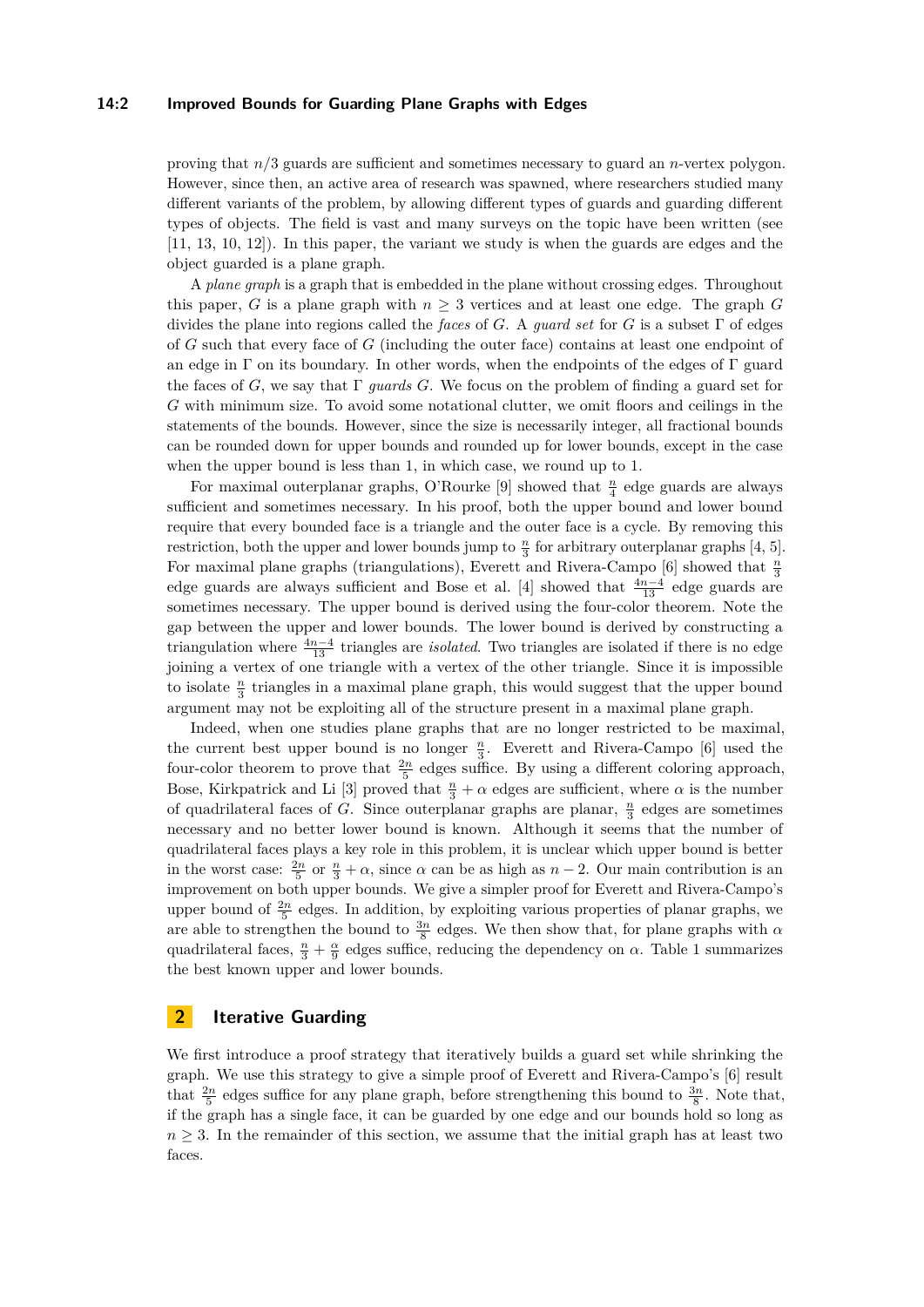#### **A. Biniaz, P. Bose, A. Ooms, and S. Verdonschot 14:3**

<span id="page-2-1"></span>

| Graph Type          | Lower Bound                        | Upper Bound                                                       |
|---------------------|------------------------------------|-------------------------------------------------------------------|
| Maximal Outerplanar | $\frac{n}{4}$ [9]                  | $\frac{n}{4}$ [9]                                                 |
| Outerplanar         | $\lceil 4 \rceil$<br>$\frac{n}{2}$ | $\lceil 5 \rceil$<br>$\frac{n}{2}$                                |
| Maximal Planar      | $4n-4$                             | $\lceil 6 \rceil$<br>$\frac{n}{2}$                                |
| Planar              | $\frac{n}{2}$<br> 4                | $\min\{\frac{n}{3}+\frac{\alpha}{9},\frac{3n}{8}\}\$ [this paper] |

<span id="page-2-0"></span>**Table 1** The best known upper and lower bounds for various types of graphs, where *n* is the number of vertices and  $\alpha$  is the number of quadrilateral faces.



**Figure 1** Edge (*u, w*) guards both faces incident to a vertex *v* of degree 2, allowing us to remove all three vertices.

The general strategy works as follows. Suppose we are aiming for a bound of *cn* edges, for some constant  $c > 0$ . We start with an empty partial guard set  $\Gamma = \emptyset$ . Given a plane graph  $G$ , we identify a set of vertices  $V'$  and edges  $E'$  such that (i) the edges in  $E'$  guard all faces incident to vertices in  $V'$  and (ii) we have that  $|E'| \leq c|V'|$ . We then add all edges of  $E'$  to Γ, remove all vertices in  $V'$  from  $G$ , along with their incident edges, and repeat until *G* has one face left; i.e. *G* is a forest. This face has already been guarded in the penultimate step, so we return Γ as our guard set. Since we added at most *c* edges for every vertex we removed, its size is at most *cn*.

As a warmp-up, we use this strategy to prove the following bound for 2-degenerate graphs (an undirected graph is *k*-degenerate if every subgraph has a vertex of degree at most *k*).

<span id="page-2-2"></span>**► Theorem 1.** *Every* 2-degenerate plane graph with  $n \geq 3$  vertices can be guarded by at most  $\frac{n}{3}$  *edges.* 

**Proof.** Let *G* be a 2-degenerate plane graph with  $n \geq 3$  vertices. If *G* has one face, we guard it with a single edge and the theorem holds, so assume that *G* has more than one face. We use the iterative strategy described above to construct a guard set  $\Gamma$  for *G* with  $c = \frac{1}{3}$ . Thus, all that is left to do is to describe how to find the sets  $E'$  and  $V'$ .

We consider two cases, depending on the minimum degree of *G*. If *G* contains any vertex *v* of degree 0 or 1, we let  $E' = \emptyset$  and  $V' = \{v\}$ . While this does not technically satisfy our definition above that the edges in  $E'$  guard all faces incident to vertices in  $V'$ , this operation is still safe, since any guard set for  $G \setminus \{v\}$  is also a guard set for *G*.

If *G* does not contain any vertex of degree 0 or 1, the fact that it is 2-degenerate tells us that it must have a vertex *v* of degree 2. Let *u* be a neighbor of *v*, and let  $w \neq v$  be another neighbor of *u* (see Figure [1\)](#page-2-1). Such a vertex *w* must exist, since *G* has minimum degree 2. We now let  $E' = \{(u, w)\}\$ and  $V' = \{v, u, w\}$ . Since edge  $(u, w)$  guards both faces incident to  $v$ , as well as all faces incident to  $u$  and  $w$ , this completes the proof.

This gives an alternate proof for the bound on outerplanar graphs [\[5,](#page-11-0) [7\]](#page-11-10), since they are 2-degenerate.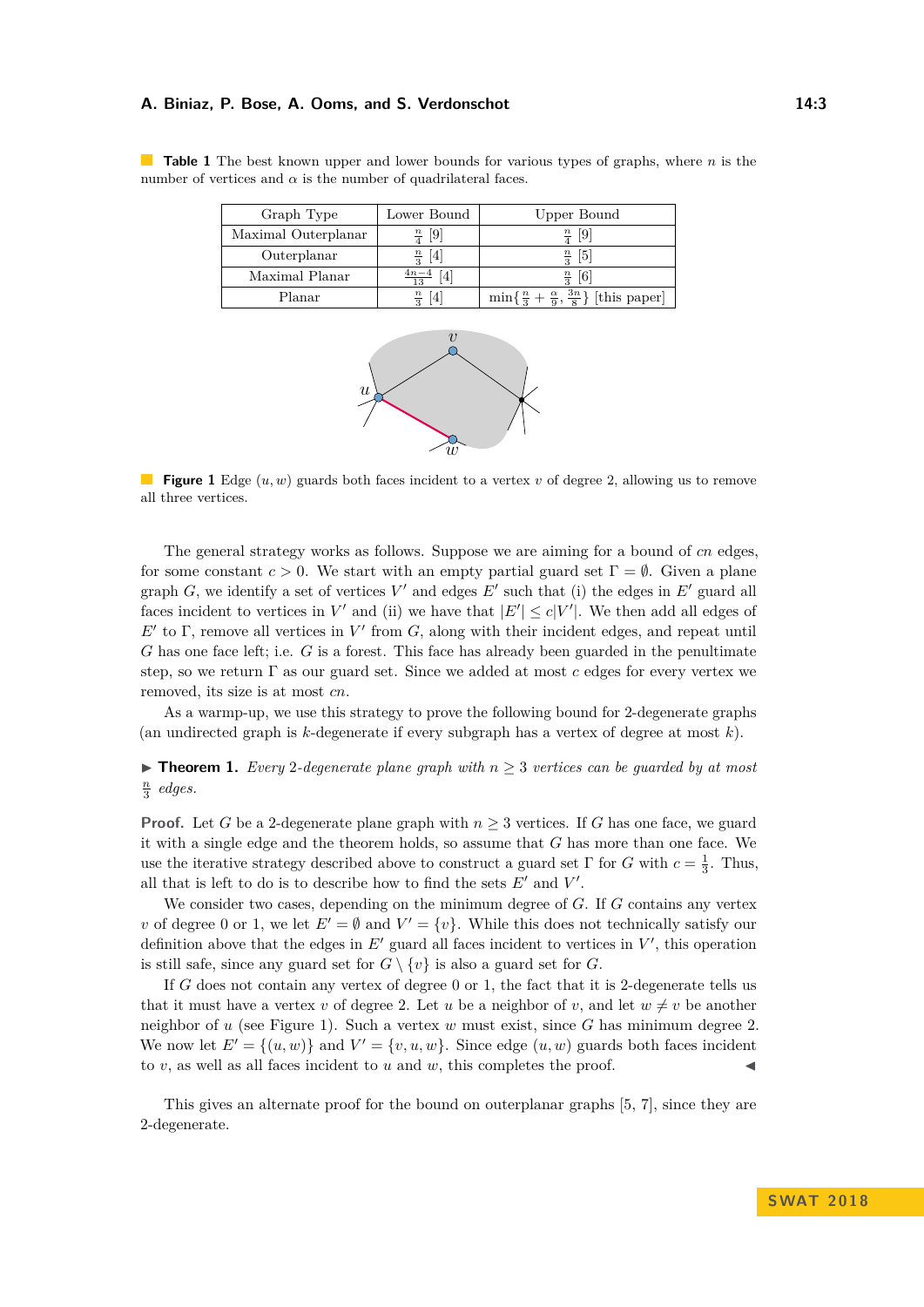<span id="page-3-1"></span>

**Figure 2** Guarding a vertex (a) of degree 3 with two neighbors connected by an edge; (b) of degree 3 with no neighbors connected by an edge; (c) of degree 4 or 5 and incident to a triangle.

<span id="page-3-0"></span> $\triangleright$  **Corollary 2.** *Every embedded outerplanar graph with*  $n > 3$  *vertices can be guarded by at most <sup>n</sup>* 3 *edges.*

Since a set of  $\frac{n}{3}$  disjoint triangles comprises an outerplanar and 2-degenerate graph, the bounds of Theorem [1](#page-2-2) and Corollary [2](#page-3-0) are best possible for these classes.

We use the same technique to prove the  $\frac{2n}{5}$  and  $\frac{3n}{8}$  bounds. Since  $\frac{1}{3} < \frac{3}{8} < \frac{2}{5}$ , we can use the arguments from the proof of Theorem [1](#page-2-2) to eliminate vertices of degree 2 or less, even if we are shooting for  $c = \frac{2}{5}$  or  $c = \frac{3}{8}$ . Thus, we may assume for the remainder of the section that the graph has minimum degree 3. Since planar graphs are 5-degenerate, we still need to handle vertices of degree 3, 4, or 5. The following lemma gives us a little more to work with in these cases. For brevity, we denote a vertex of degree *d* as a *d*-vertex, and one with degree at most *d* as a *d* <sup>−</sup>-vertex. Likewise, we denote a face with *k* boundary edges as a *k*-face and one with at most *k* edges as a *k* <sup>−</sup>-face.

<span id="page-3-2"></span>▶ **Lemma 3** (Lebesgue [\[8\]](#page-11-11)). *In each plane graph with minimum degree* 3 *there exists either a* 3*-vertex incident to a* 5 <sup>−</sup>*-face, or a* 4*-vertex incident to a* 3*-face, or a* 5*-vertex incident to four* 3*-faces.*

## ▶ **Theorem 4.** *Every plane graph with*  $n \geq 3$  *vertices can be guarded by at most*  $\frac{2n}{5}$  *edges.*

**Proof.** We use the iterative method with  $c = \frac{2}{5}$  and, as argued above, can assume that our graph *G* has minimum degree at least 3.

First consider the case where *G* has a vertex *u* of degree 3. Any two neighbors of *u* together are incident to all faces incident to *u*. If any two neighbors  $v_1$  and  $v_2$  of *u* are connected by an edge, we let  $E' = \{(v_1, v_2)\}\$ and  $V' = \{u, v_1, v_2\}$  (see Figure [2a\)](#page-3-1). Otherwise, let  $v_1$  and  $v_2$  be any two neighbors of *u*, and let  $v'_1 \neq u$  be a neighbor of  $v_1$  and  $v'_2 \notin \{u, v'_1\}$ a neighbor of  $v_2$  (see Figure [2b\)](#page-3-1). We set  $E' = \{(v_1, v_1'), (v_2, v_2')\}$  and  $V' = \{u, v_1, v_1', v_2, v_2'\}$ .

Now suppose that *G* has minimum degree at least 4. Then Lemma [3](#page-3-2) tells us that there must be a  $5^-$ -vertex *u* incident to a triangle. Let  $v_1$  and  $v_2$  be the other vertices of this triangle. Edge  $(v_1, v_2)$  guards three of the four or five faces incident to *u*. Let  $v_3$  be a neighbor of *u* incident to the faces not guarded by  $(v_1, v_2)$ , and let  $v'_3 \notin \{u, v_1, v_2\}$  be a neighbor of  $v_3$  (see Figure [2c\)](#page-3-1). We set  $E' = \{(v_1, v_2), (v_3, v'_3)\}$  and  $V' = \{u, v_1, v_2, v_3, v'_3\}$ (see Figure [2b\)](#page-3-1).

Thus, in each case we can find  $E'$  and  $V'$  such that the edges of  $E'$  guard all faces incident to vertices in  $V'$  and  $|E'| \leq \frac{2}{5}|V'$ |. J

To improve this bound further to  $\frac{3n}{8}$ , we need an even stronger version of Lemma [3,](#page-3-2) inspired by Borodin [\[2\]](#page-11-12). Following his terminology, an edge is incident on a face if one of its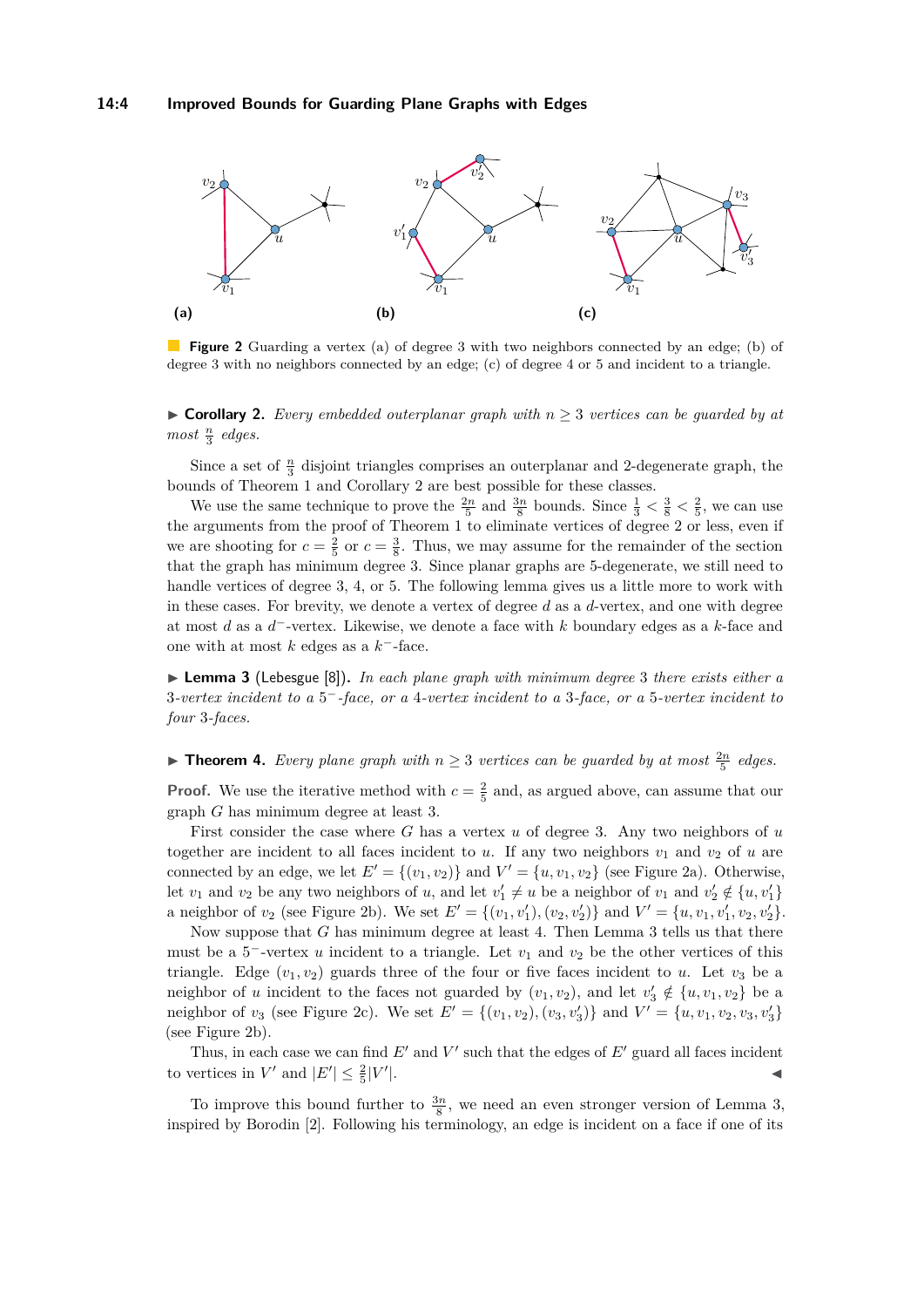#### **A. Biniaz, P. Bose, A. Ooms, and S. Verdonschot 14:5** 14:5

endpoints is on the face. An edge is *weak* if it is incident to two triangles, *semiweak* if it is incident to exactly one triangle, and *strong* otherwise.

- <span id="page-4-0"></span>I **Lemma 5.** *Every plane graph with minimum degree* 3 *contains one of the following:*
- **(***L***1)** *a weak edge joining a* 3*-vertex to a* 10−*-vertex;*
- $(L'_2)$  *a weak edge joining a* 4*-vertex to a* 6<sup>-</sup>*-vertex;*
- $(L_2'')$  *a weak edge joining a* 4*-vertex u to a* 7*-vertex v such that at least one edge adjacent to*  $(u, v)$  *around v is weak*;
- **(***L***3)** *a weak edge joining a* 5*-vertex incident to at least four* 3*-faces to a* 6 <sup>−</sup>*-vertex;*
- $(L_4)$  *a semiweak edge joining a* 3-vertex to an  $8^-$ -vertex;
- $(L_5)$  *a semiweak edge joining a 4-vertex to a* 5<sup>-</sup>*-vertex;*
- **(***L***6)** *an edge incident to a* 4*-face and joining a* 3*-vertex to a* 5 <sup>−</sup>*-vertex;*
- **(***L***7)** *a* 5*-face incident to at least four* 3*-vertices.*

**Proof.** Borodin [\[2\]](#page-11-12) proved this lemma, except with configurations  $(L'_2)$  and  $(L''_2)$  replaced by  $(L<sub>2</sub>)$ : a weak edge joining a 4-vertex to a 7<sup>-</sup>-vertex. We describe how to adapt Borodin's discharging argument to prove our stronger version. For full details, see the original paper [\[2\]](#page-11-12).

Initially, we assign a charge of *d* − 4 to each *d*-vertex and each *d*-face. By Euler's formula, this results in a total charge of −8. Then, following Borodin, we redistribute the charge as follows:

- Every face with more than 4 sides transfers  $\frac{1}{3}$  to every 3-vertex on its boundary.
- Every vertex transfers  $\frac{1}{3}$  to each incident triangle.
- $\blacksquare$  Each vertex *u* transfers the following to the other endpoint *v* of each incident edge:
	- $\frac{2}{3}$  if *v* has degree 3 and  $(u, v)$  is weak;
	- $\frac{1}{2}$  if *v* has degree 3 and  $(u, v)$  is semiweak;
	- $\frac{1}{3}$  if *v* has degree 3 and  $(u, v)$  is strong and *u* has degree at least 6;
	- $\frac{1}{3}$  if *v* has degree 4 and  $(u, v)$  is weak;  $\bar{a}$
	- $\frac{1}{6}$  if *v* has degree 4 and  $(u, v)$  is semiweak;
	- $\frac{1}{6}$  if *v* has degree 5 and  $(u, v)$  is weak and *v* is incident to four triangles.

We now assume that *G* does not contain any of the configurations  $(L_1)$  through  $(L_7)$ , and show that this implies that every vertex and face has non-negative charge  $-$  a contradiction. The only change from the original proof is that we cannot assume that weak edges between 4-vertices and 7-vertices do not exist. This only affects the part of the proof dealing with 7-vertices, so if we can show that 7-vertices still have non-negative charge, we are done.

Consider any 7-vertex  $u$ . Initially,  $u$  has charge  $+3$ . If there is no weak edge connecting  $u$ to a 4-vertex, the original proof still applies, so suppose that  $v$  is a neighboring 4-vertex and  $(u, v)$  is weak. Then *u* transfers  $\frac{1}{3}$  of its charge to *v* and each of the two triangles incident to  $(u, v)$ , leaving it with +2 charge. Let  $v_-\$  and  $v_+$  be the neighbors of  $u$  preceding and following  $v$  in clockwise order around  $u$ , respectively. Since  $G$  does not contain configuration  $(L_2'')$ , neither  $(u, v_-)$  nor  $(u, v_+)$  is weak, so *u* does not transfer any charge to the other faces incident to these edges. Furthermore,  $v_$  and  $v_+$  must have degree at least 6, otherwise their edge to *v* would create configuration  $(L'_2)$  or  $(L_5)$ . Therefore they receive no charge from *u* either.

Even if the remaining faces all receive  $\frac{1}{3}$  charge and the remaining vertices  $\frac{1}{6}$ , this would still leave *u* with positive charge. By  $(L_1)$  and  $(L_4)$ , no neighbor of *u* can receive more than  $\frac{1}{3}$  charge. If *u* has another 4-vertex *v'* as neighbor with  $(u, v')$  weak, this results in even less charge distribution, since the neighbors before and after  $v'$  do not receive any charge and they cannot overlap with  $v_+$  or  $v_-$ , since  $(u, v_-)$  and  $(u, v_+)$  are not weak. Finally, a 3-vertex connected to *u* by a strong edge would receive  $\frac{1}{3}$  charge, but would prevent the adjacent faces from receiving charge. Thus, *u* will have non-negative charge after redistribution, which completes the proof.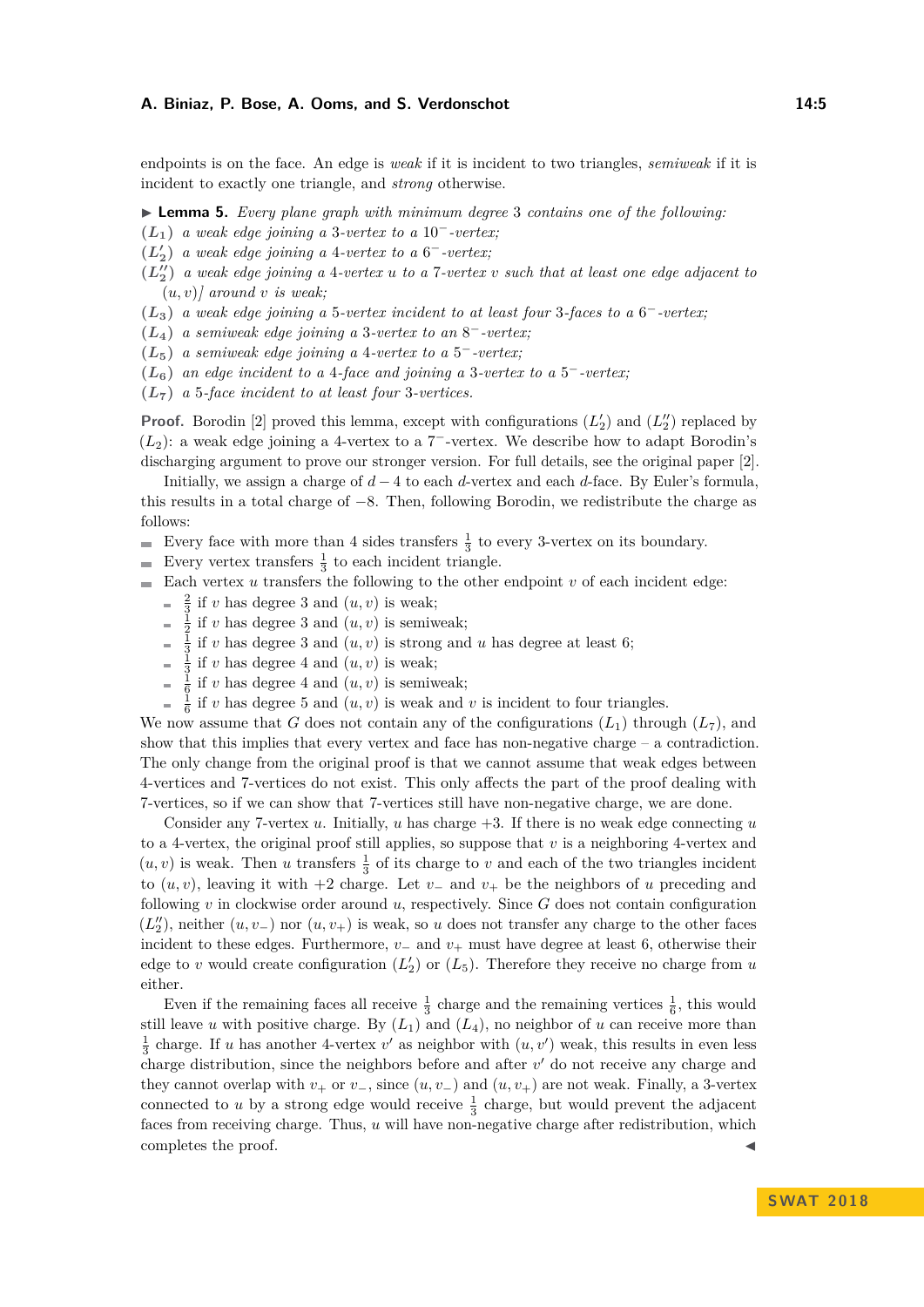#### **14:6 Improved Bounds for Guarding Plane Graphs with Edges**

<span id="page-5-0"></span>

**Figure 3** How to select E' (thick shaded edges) and V' (large shaded vertices) in each configuration of Lemma [5.](#page-4-0)

With Lemma [5](#page-4-0) in hand, we can improve our bound to  $\frac{3n}{8}$ .

## ▶ **Theorem 6.** *Every plane graph with*  $n \geq 3$  *vertices can be guarded by at most*  $\frac{3n}{8}$  *edges.*

**Proof.** As before, we use the iterative method and assume that the minimum degree of our plane graph *G* is 3. We describe how to find  $E'$  and  $V'$  for each configuration of Lemma [5](#page-4-0) (see Figure [3\)](#page-5-0).

If *G* contains  $(L_1)$  or  $(L_4)$ , we consider a triangle incident to the (semi) weak edge and let  $E'$  be the edge of the triangle that is not incident to the 3-vertex. Then  $V'$  consists of the 3-vertex and both endpoints of the edge in  $E'$ . Thus, for the remainder of the proof, we can assume that any vertex incident to a triangle has degree at least 4.

If *G* contains  $(L'_2)$ , let *u* be its 4-vertex, *v* be its 6<sup>-</sup>-vertex, and *p* and *q* be the other vertices of the triangles incident to  $(u, v)$  (we leave these definitions implicit for the remaining cases; refer to Figure [3\)](#page-5-0). We consider a neighbor  $p'$  of  $p$ . If  $p$  has an edge to  $q$ , we let  $E' = \{(p, q)\}\$ and  $V' = \{u, p, q\}$ , so suppose that  $p' \neq q$ . Since *q* has degree at least 4, it has a neighbor  $q' \neq p'$ . We add  $(p, p')$  and  $(q, q')$  to *E'*. If this guards all faces incident to *v*, we simply set  $V' = \{u, v, p, p', q, q'\}$ . Otherwise, let *v*' be a neighbor of *v* incident to all unguarded faces (there can be at most two, since *v* is a 6<sup>-</sup>-vertex). Let  $v'' \neq v$  be the other neighbor of  $v'$  along the boundary of one of the unguarded faces incident to  $v$ . We know that  $v'' \notin \{p, p', q, q', u\}$ , otherwise the face would already have been guarded. Thus, we can add  $(v', v'')$  to *E'* and set  $V' = \{u, v, p, p', q, q', v', v''\}.$ 

If *G* contains  $(L_2'')$ , we again set  $E' = \{(p,q)\}\$  with  $V' = \{u,p,q\}$  if edge  $(p,q)$  exists. Otherwise, let  $q' \neq u$  be the other neighbor of *q* adjacent around *v*. Since *p*<sup>'</sup> has degree at least 4, it has a neighbor  $p' \neq q'$ . We add  $(p, p')$  and  $(q, q')$  to *E'*. If all faces incident to *v* are guarded, we set  $V' = \{u, v, p, p', q, q'\}$ . Otherwise, we use the same reasoning as in the previous case to find an extra edge  $(v', v'')$  that guards the remaining faces around  $v$ .

If *G* contains  $(L_3)$ , let  $q' \neq v$  be the other neighbor of *q* adjacent around *u*. Since *p* has degree at least 4, it either has a neighbor  $p' \notin \{q, q'\}$ , or it is connected to both *q* and *q'*. In the first case, we add  $(p, p')$  and  $(q, q')$  to E' and again find a third edge  $(v', v'')$  to cover the remaining faces around *v*. In the second case, *v* must have a neighbor  $v' \neq q'$  otherwise these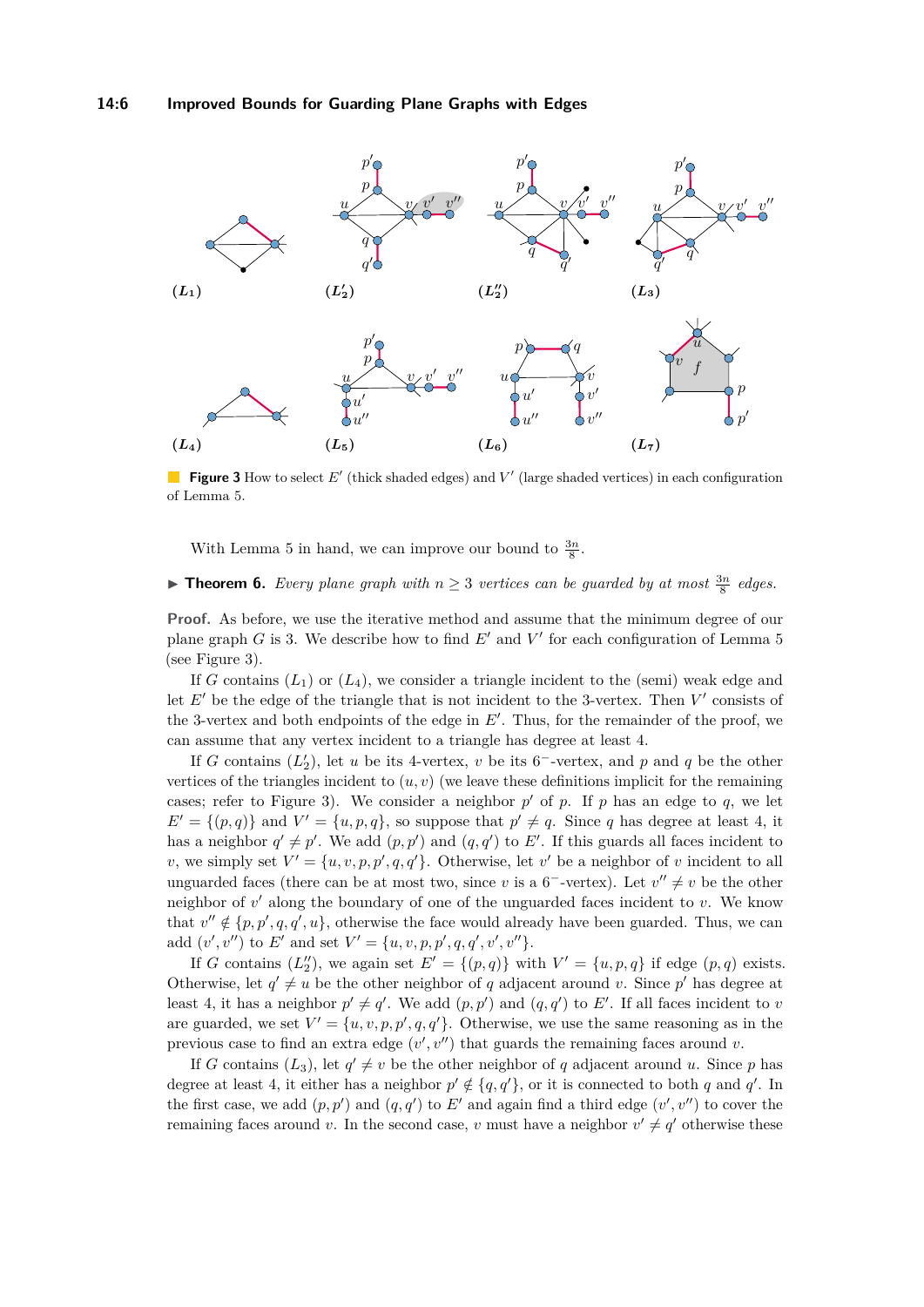#### **A. Biniaz, P. Bose, A. Ooms, and S. Verdonschot 14:7** 14:7

five vertices would form a  $K_5$ . Then we let  $E' = \{(q, q'), (v, v')\}$  and  $V' = \{u, p, q, q', v, v'\},$ since  $(q, q')$  guards all faces incident to both  $u$  and  $p$  except for the triangle *uvp*.

If *G* contains  $(L_5)$ , let  $u' \neq p$  be the other neighbor of *u* adjacent to *v* around *u*. If *p* and *u*<sup> $\prime$ </sup> are connected by an edge, let  $E' = \{(p, u')\}$  and  $V' = \{u, p, u'\}$ . Otherwise, let  $u'' \notin \{u, v\}$  be a neighbor of *u*' and let  $p' \notin \{u, v, u''\}$  be a neighbor of *p*. These neighbors exist since  $u'$  and  $p$  have minimum degree 3 and 4, respectively. We add  $(u', u'')$  and  $(p, p')$ to  $E'$  and, if necessary, find a third edge  $(v', v'')$  to cover the remaining faces around *v* as before. Thus, we get  $E' = \{(p, p'), (u', u''), (v', v'')\}$  and  $V' = \{u, u', u'', p, p', v, v', v''\}.$ 

If *G* contains  $(L_6)$ , either *u* is connected to *q* or it has a neighbor  $u' \neq q$ . In the first case, we let  $E' = \{(p, q)\}\$ and  $V' = \{u, p, q\}$ . In the second case, if u' is connected to any vertex  $x \in \{p, q, v\}$  then that edge would cover all faces around *u* and give us  $E' = \{(u', x)\}\$ and  $V' = \{u, u', x\}$ . Otherwise, let  $u'' \neq u$  be another neighbor of *u'*. We add  $(p, q)$  and  $(u', u'')$ to  $E'$  and again find another edge to cover the remaining faces around  $v$ .

Finally, if *G* contains  $(L_7)$ , let *f* be the 5-face and let *u* be a vertex of maximum degree on *f*. Let *v* be one of *u*'s neighbors around the face and let *p* be the vertex on *f* not adjacent to *u* or *v* around *f*. If *p* has an edge to *u* or *v*, then that edge covers all faces around *p*, *u*, and *v* and we are done. Otherwise, let  $p' \notin \{u, v\}$  be a neighbor of *p* not on *f*. We set  $E' = \{(u, v), (p, p')\}$  and  $V' = V(f) \cup \{p'\}.$ 

Thus, in each case we can find a set  $E'$  and  $V'$  such that  $|E'| \leq \frac{3}{8}|V'|$  $\|.\|$ 

### **3 Guarding by Coloring**

Historically, many questions about guard placement have been resolved by finding an appropriate vertex or edge coloring. Bose et al. [\[3\]](#page-11-9) defined a *face-respecting k-coloring* of a plane graph *G* as a *k*-coloring of the vertices of *G* such that no face is monochromatic. They were particularly interested in face-respecting 2-colorings with the additional property that every face has a monochromatic edge. For brevity, we call such colorings *guard colorings*. They proved the following result, which we include here as a good introduction to the general technique.

▶ **Lemma 7** (Bose et al. [\[3\]](#page-11-9)). *If a plane graph with*  $n \ge 3$  *vertices has a guard coloring, it can be guarded by*  $\frac{n}{3}$  *edges.* 

**Proof.** Consider two subgraphs  $G_1$  and  $G_2$  of  $G$ , induced by the two color classes of the guard coloring. Let  $M_1$  be a maximal matching in  $G_1$  and  $M_2$  in  $G_2$ . Now consider a face f that has a boundary edge  $e$  with both endpoints in  $G_1$ . Since  $M_1$  is maximal, if it does not contain *e*, it must contain one of its endpoints. Otherwise, we would obtain a larger matching by adding *e*. Thus, in each case, *M*<sup>1</sup> guards *f*. Recall that one of the properties of a guard coloring is that every face has a monochromatic edge. This implies that  $M_1 \cup M_2$  is a guard set for *G*.

We now have one guard set for *G*, but we do not have a good bound on the size of this guard set. Indeed, there are examples where  $M_1 \cup M_2$  contains many more than  $\frac{n}{3}$  edges. To prove the lemma, we find two more guard sets for *G* such that the total size of all three guard sets is *n*. Then the smallest of these three sets must have size at most  $\frac{n}{3}$ .

Our second guard set starts with all edges of  $M_1$ , and then adds one edge incident to each vertex of  $G_1$  that is not in  $M_1$ . Since our guard coloring has no monochromatic faces, each face has a vertex in *G*1. Thus, this set is also a guard set for *G*. We obtain our third guard set by repeating this construction for *M*2.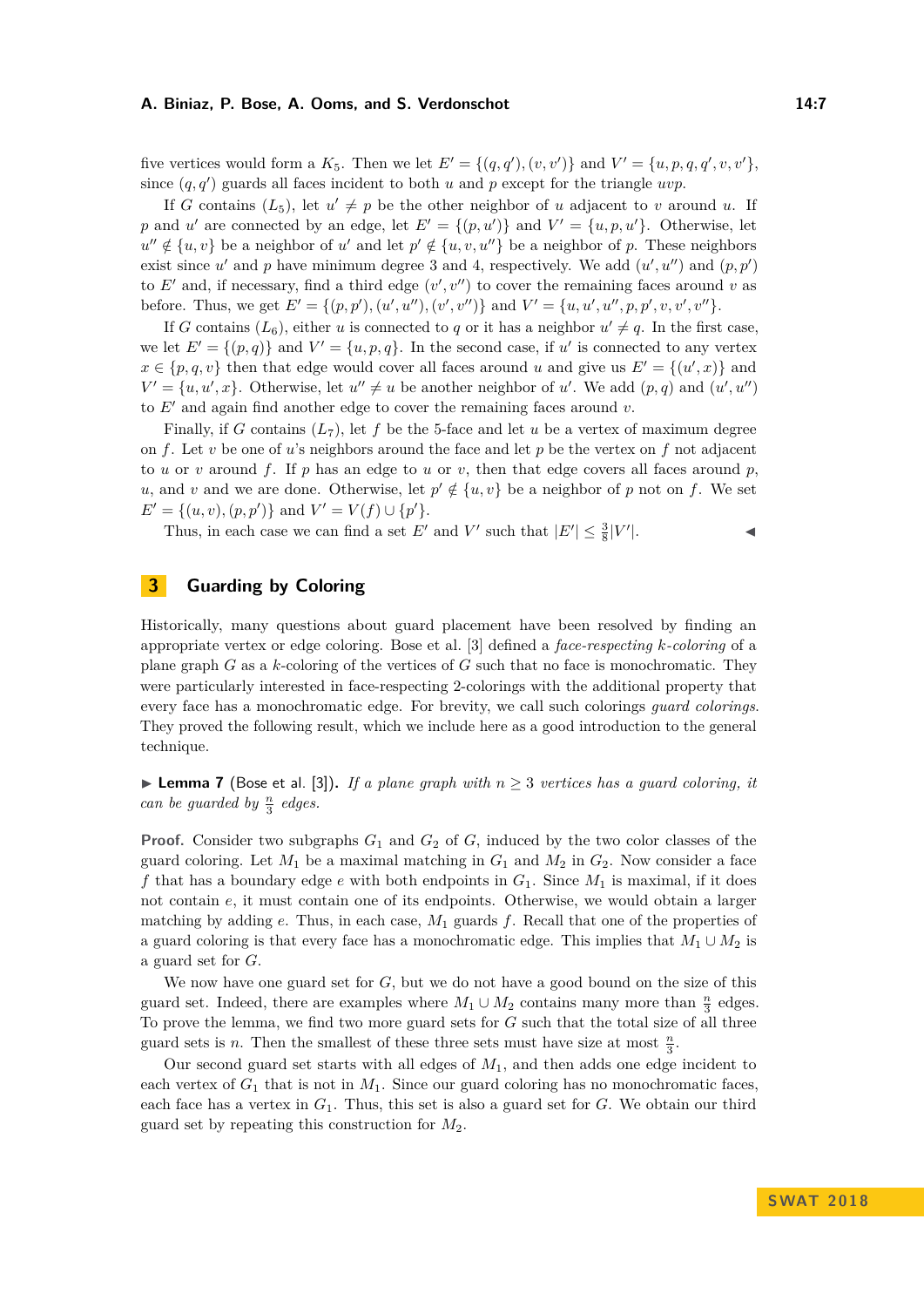<span id="page-7-0"></span>

**Figure 4** A plane graph without a guard coloring. The illustrated 2-coloring is forced under the assumption that *a* and *b* have the same color, but leaves quadrilateral  $bv_5v_6c$  without a monochromatic edge.

The size of the first guard set is  $|M_1| + |M_2|$ . The other guard sets have size  $|M_1| +$  $|V(G_1)| - 2|M_1| = |V(G_1)| - |M_1|$ , and  $|V(G_2)| - |M_2|$ , respectively. Thus, in the total size the size of the matchings cancels and we are left with  $|V(G_1)| + |V(G_2)| = n$ .

Bose et al. also showed that every plane graph without quadrilateral faces has a guard coloring. Thus, a natural question is whether *all* plane graphs – even those with quadrilateral faces – have a guard coloring? In the following theorem we show that this is not the case.

#### ▶ **Theorem 8.** *There are plane graphs that have no quard coloring.*

**Proof.** Consider the graph in Figure [4.](#page-7-0) We need to color its vertices with two colors, say white and blue, such that every face contains (i) vertices of both colors and (ii) an edge whose endpoints have the same color. We show that such a coloring does not exist.

Suppose, for a contradiction, that it does. Since the outer face is a triangle, two of its vertices must have the same color, say white. Suppose that the two vertices are *a* and *b*; the other cases are symmetric. This forces *c* to be blue, since otherwise triangle *abc* would be monochromatic. Now either  $v_1$  or  $v_6$  needs to be white, otherwise triangle  $cv_1v_6$  is monochromatic. Since the graph is symmetric, we suppose without loss of generality that  $v_1$  is white. This forces  $v_2$  to be white as well, otherwise quadrilateral  $acv_1v_2$  would not have a monochromatic edge. This, in turn, forces *s* and  $v<sub>3</sub>$  to be blue, since they are part of triangles with two white vertices. Now a sequence of such triangles forces  $v_4$  to be white,  $v_5$  blue, and  $v_6$  white. But this leaves quadrilateral  $bv_5v_6c$  without a monochromatic edge. Since the entire coloring was forced, this graph has no guard coloring.

Note that this counter-example does not require a large guard set:  $\frac{n}{5} = 2$  edges suffice. Thus, it only shows that the technique of guard colorings does not extend to all plane graphs.

Everett and Rivera-Campo [\[6\]](#page-11-8) used a different vertex coloring to find small guard sets. We modify their approach here to give an upper bound that improves on the  $\frac{n}{3} + \alpha$  bound by Bose et al. [\[3\]](#page-11-9).

<span id="page-7-1"></span>**Find 1.** *For Every plane graph with*  $n \geq 3$  *vertices and*  $\alpha$  *quadrilateral faces can be guarded by at most*  $\frac{n}{3} + \frac{\alpha}{9}$  *edges.* 

**Proof.** We first construct a triangulation *G*<sup>0</sup> by inserting extra diagonals in every nontriangular face of *G*, with two restrictions. First, we do not insert edges that are already in *G*. Second, for every *k*-face with  $k \geq 6$  and boundary  $v_1, v_2, \ldots, v_k, v_1$ , we first add the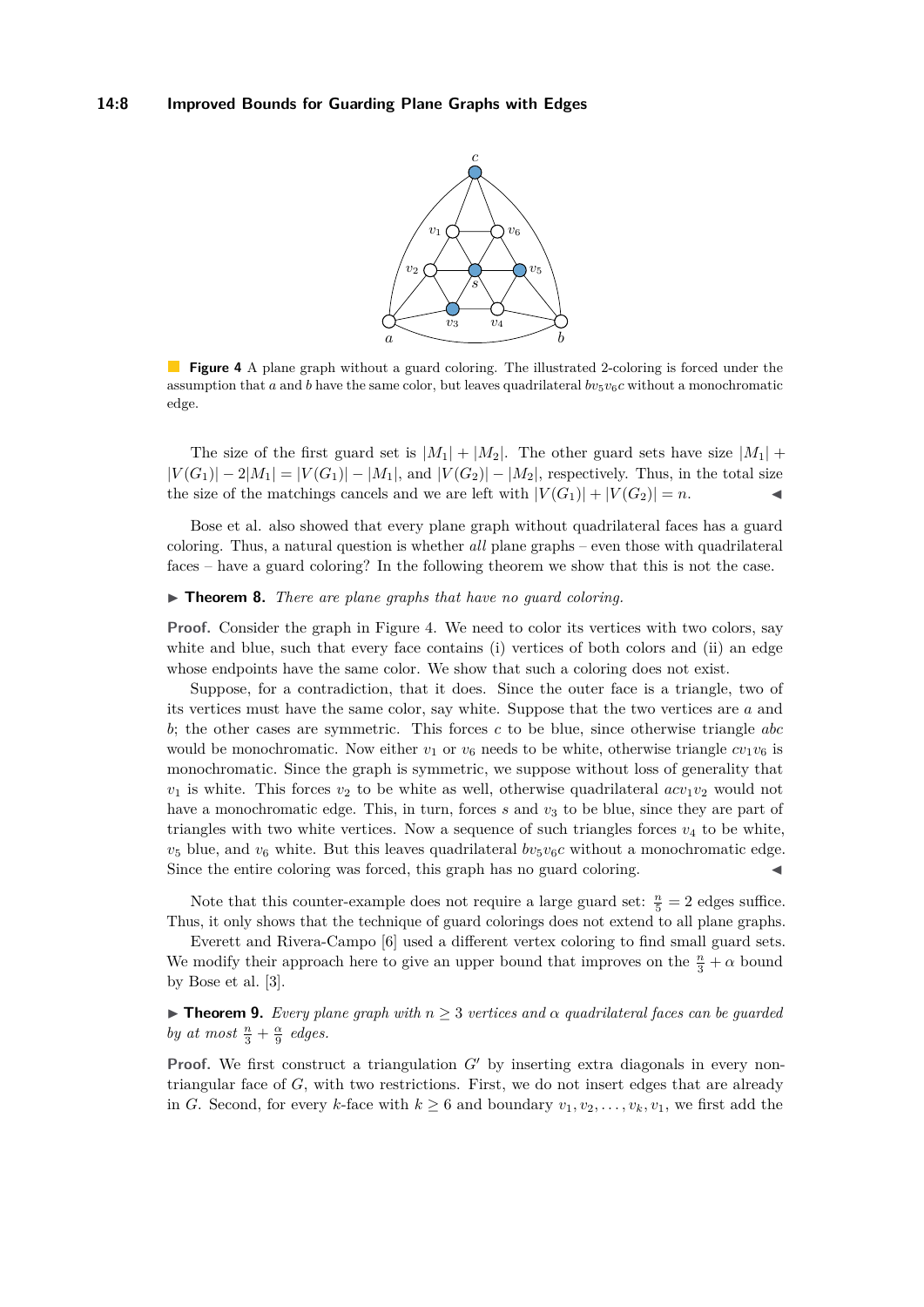#### **A. Biniaz, P. Bose, A. Ooms, and S. Verdonschot 14:9**

<span id="page-8-0"></span>

**Figure 5** A triangulation and coloring of the faces of *G*. The red dashed edges are added when triangulating (a) a face with six or more sides and (b) a quadrilateral.

three edges  $v_1v_3$ ,  $v_3v_5$ , and  $v_5v_1$  (see Figure [5a\)](#page-8-0). By the four-color theorem [\[1\]](#page-11-13), we can find a proper coloring of *G*<sup> $\prime$ </sup> with a set of four colors  $\{c_1, c_2, c_3, c_4\}$ . Consider one such coloring, and note that it is also a proper coloring of *G*.

Since each face of  $G$  was triangulated in  $G'$ , its vertices have at least three distinct colors. Thus, if we consider any two colors, say *c*<sup>1</sup> and *c*2, each face has a vertex with at least one of these two colors. In other words, each face of *G* contains a vertex of *G*12, the subgraph of *G* induced by the vertices with color  $c_1$  or  $c_2$ . This means we can create a guard set for *G* by finding a set of edges whose endpoints include all vertices of  $G_{12}$ . We do this by finding a maximal matching *M*<sup>12</sup> of *G*12, then adding one extra edge incident to each vertex of  $G_{12}$  not in  $M_{12}$ . We call the resulting guard set  $\Gamma_{12}$ , and note that it contains  $|\Gamma_{12}| = |V(G_{12})| - |M_{12}|$  edges, since each edge of  $M_{12}$  covers two vertices in  $G_{12}$ . We can do this for each combination of two colors, giving us six different guard sets.

Now consider the set  $\Gamma_{1234} = M_{12} \cup M_{34}$ . We show that this is a guard set for all non-quadrilateral faces of *G*. First, suppose that some face has an edge *e* whose endpoints have colors  $c_1$  and  $c_2$ . If neither endpoint of  $e$  is in  $M_{12}$ , we can add  $e$  to  $M_{12}$  to obtain a larger matching. But *M*<sup>12</sup> is maximal, so it must already contain some edge incident to an endpoint of *e*. Thus,  $M_{12}$  guards all faces with a  $(c_1, c_2)$ -edge. We claim that every non-quadrilateral face of *G* has either a  $(c_1, c_2)$ -edge, or a  $(c_3, c_4)$ -edge and is therefore guarded by  $\Gamma_{1234}$ . To show this, we group colors  $c_1$  and  $c_2$  into one color class  $c_A$  and  $c_3$ and  $c_4$  into  $c_B$ . Our claim is equivalent to saying that every non-quadrilateral face has a monochromatic edge in this two-coloring. This is clear for faces of odd length, since they cannot be properly two-colored.

Let *f* be a *k*-face with  $k \ge 6$  and with boundary  $v_1, \ldots, v_k$  (see Figure [5a\)](#page-8-0). To avoid a monochromatic edge, the colors  $c_A$  and  $c_B$  must alternate along the boundary. This means that  $v_1$ ,  $v_3$ , and  $v_5$  get the same color. But these form a triangle in  $G'$ , since we started triangulating this face by inserting the edges  $v_1v_3$ ,  $v_3v_5$ , and  $v_5v_1$ . Thus, they must have three distinct colors in the four-coloring, which means they cannot have the same color in the two-coloring. Therefore  $\Gamma_{1234}$  guards all non-quadrilateral faces. An analogous argument shows that the same holds for  $\Gamma_{1324} = M_{13} \cup M_{24}$  and  $\Gamma_{1423} = M_{14} \cup M_{23}$ .

What about quadrilateral faces? Let  $q$  be a quadrilateral face with boundary  $v_1, v_2, v_3, v_4$ and suppose that it was triangulated by adding  $v_1v_3$  (see Figure [5b\)](#page-8-0). We show that at least two of  $\Gamma_{1234}$ ,  $\Gamma_{1324}$ , and  $\Gamma_{1423}$  guard *q*. Suppose that *q* is not guarded by  $\Gamma_{1234}$ , which means that it does not have  $(c_1, c_2)$ -edges, or  $(c_3, c_4)$ -edges. Without loss of generality, assume that  $v_1$  has color  $c_1$ . Then the two-coloring argument and the presence of edge  $v_1v_3$  force  $v_3$  to have color  $c_2$ , while  $v_2$  and  $v_4$  have color  $c_3$  or  $c_4$ . Either way, there is both a  $(c_1, c_3)$ - or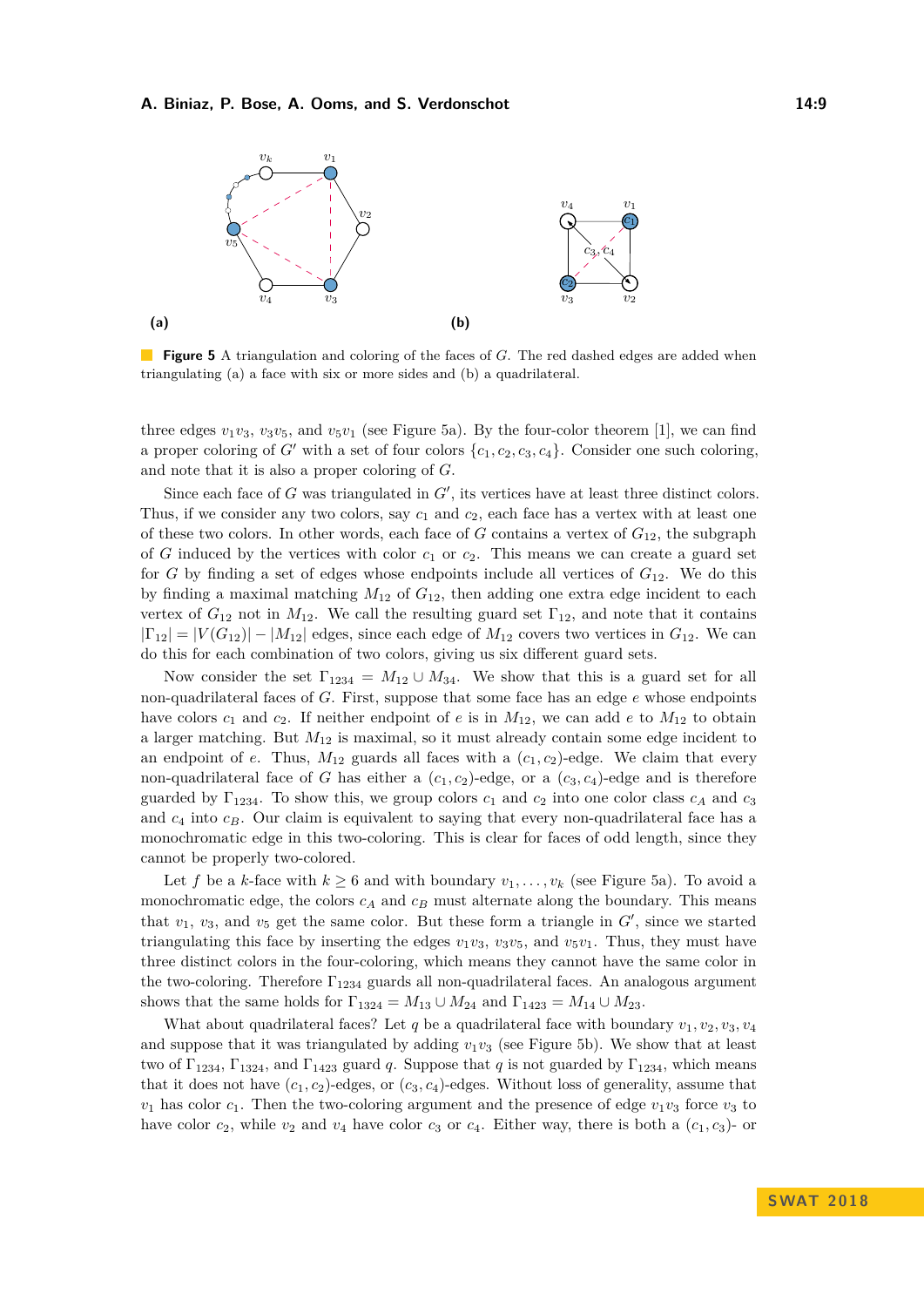

<span id="page-9-0"></span>**Figure 6** Triangulating the face resulting from merging quadrilateral *q* with a neighboring face *f*.

 $(c_2, c_4)$ -edge and a  $(c_1, c_4)$ - or  $(c_2, c_3)$ -edge. By symmetry, this means that if one of the three does not guard q, the other two do. We complete  $\Gamma_{1234}$  to a guard set by adding, for each quadrilateral *q* not guarded by  $\Gamma_{1234}$ , one edge incident to *q*, and likewise for  $\Gamma_{1324}$  and  $\Gamma_{1423}$ . The total size of these three guard sets is  $|M_{12}| + |M_{34}| + |M_{13}| + |M_{24}| + |M_{14}| + |M_{13}| + \alpha$ .

We now have nine guard sets for *G*. The total number of edges in these sets is  $3n + \alpha$ , since each vertex occurs in three of the  $G_{ij}$ , and the size of the matchings cancels. Thus, the smallest of these sets has size at most  $\frac{3n+\alpha}{9} = \frac{n}{3} + \frac{\alpha}{9}$ . John Park Research (1986)

### **4 Distant Quadrilaterals**

In this section, we combine both methods used previously to prove a better upper bound for plane graphs in which every pair of quadrilaterals is far apart. To make this more precise, we say that two faces *f* and *g* are *h-hop apart* if every path from a vertex on the boundary of *f* to a vertex on the boundary of *g* contains at least *h* edges.

**Findment 10.** Every plane graph with  $n \geq 3$  vertices in which every two quadrilateral faces are 3-hop apart can be guarded by at most  $\frac{n}{3}$  edges.

**Proof.** We first use the iterative algorithm as described in the proof of Theorem [1](#page-2-2) to remove any vertices of degree less than 3. We have to be a little careful here, since removing these vertices could introduce a new quadrilateral face that is not 3-hop apart from existing quadrilaterals. To remedy this, we first mark all quadrilateral faces in the original graph. Now, if removing a vertex *v* of degree 1 would introduce a new quadrilateral face, we instead consider its neighbor *u* and another of *u*'s neighbors  $w \neq v$  (these vertices must exist if removing *v* would introduce a new quadrilateral). We then add (*u, w*) to our partial guard set  $\Gamma_1$  and remove all three vertices. This guarantees that all newly introduced quadrilaterals are guarded by  $\Gamma_1$ , since we already do the same for vertices of degree 2.

If the graph was 2-degenerate, we are now done. Otherwise, this results in a graph *G* with minimum degree at least 3 and a partial guard set  $\Gamma_1$  of size at most  $\frac{n_1}{3}$ , where  $n_1$  is the number of vertices removed. We proceed to find a guard set  $\Gamma_2$  for *G* of size at most  $\frac{n_2}{3}$ , where  $n_2$  is the number of vertices in *G*. The final guard set is  $\Gamma_1 \cup \Gamma_2$  and has size at most  $\frac{n_1}{3} + \frac{n_2}{3} = \frac{n}{3}$ . Since removing vertices cannot decrease the hop distance between two faces, all marked quadrilaterals in *G* are still 3-hop apart.

We now turn to the coloring method from Theorem [9](#page-7-1) to find a guard set for *G*. However, we take greater care with quadrilateral faces in triangulating *G* and constructing the matchings  $M_{12}$  and  $M_{34}$ , to ensure that  $M_{12} \cup M_{34}$  actually guards every face of *G* instead of just the non-quadrilateral faces. Together with  $\Gamma_{12}$  and  $\Gamma_{34}$ , this then gives us three guard sets of total size  $n_2$ , which means the smallest of the three has size at most  $\frac{n_2}{3}$ .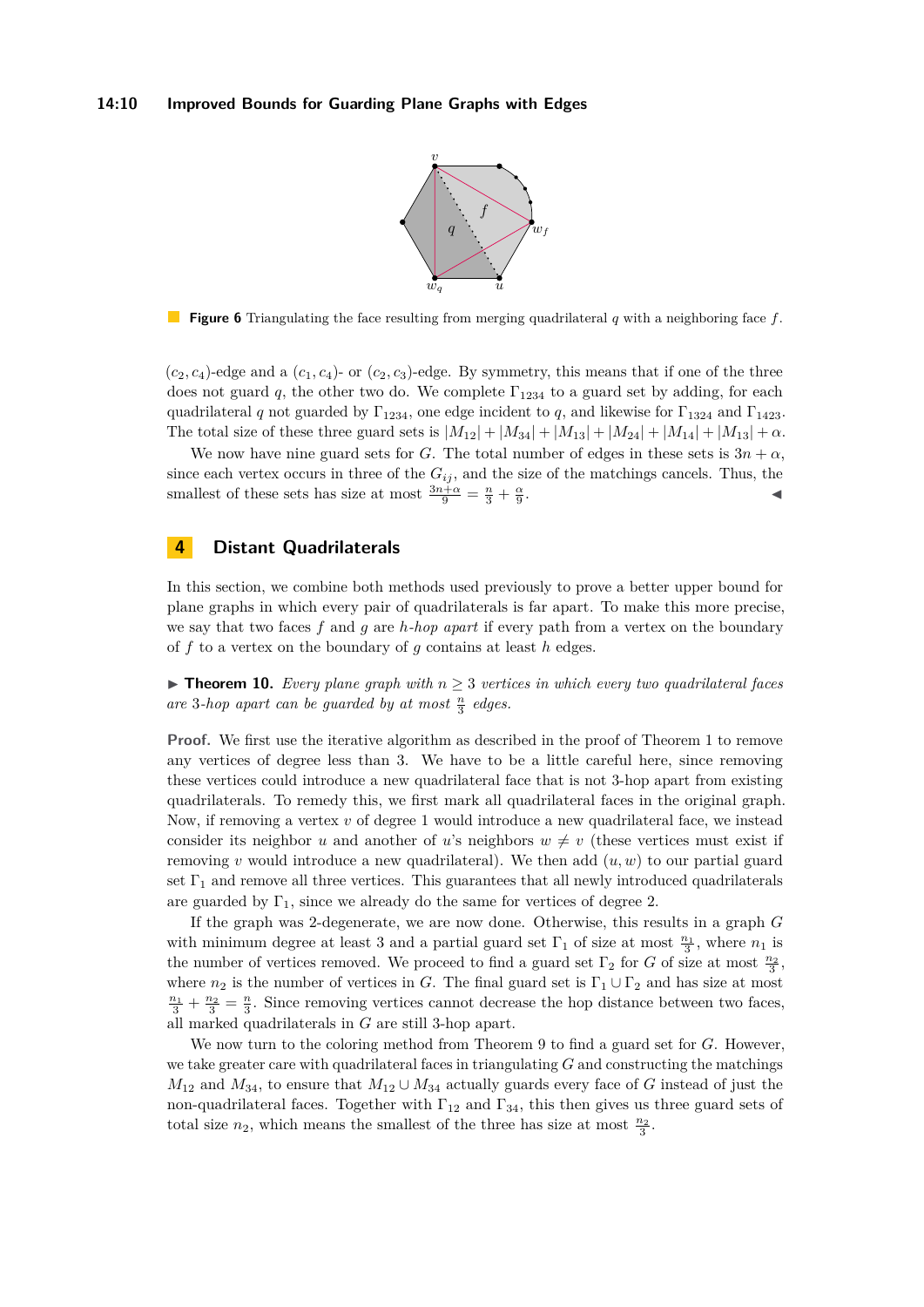#### **A. Biniaz, P. Bose, A. Ooms, and S. Verdonschot 14:11**

We construct a triangulation  $G'$  from  $G$  as in the proof of Theorem [9,](#page-7-1) with one exception. If a quadrilateral *q* does not share a boundary edge with a triangle, we merge it with one of its neighboring faces f by removing the edge  $(u, v)$  separating them (see Figure [6\)](#page-9-0). The result is a face with at least 7 sides, since *f* was not a triangle and all quadrilaterals are further apart. Let  $w_f \neq v$  be the other neighbor of *u* along the boundary of *f*, and  $w_q \neq v$  the other neighbor of *u* along the boundary of *q*. We insert edges  $(v, w_f)$ ,  $(v, w_g)$ , and  $(w_f, w_g)$ , then triangulate the rest of the face as usual.

Next, we four-color  $G'$  and consider the resulting coloring of  $G$ . Note that the edges we removed could be monochromatic, but this is not a problem. Let  $G_{12}$  and  $G_{34}$  be the subgraphs of *G* induced by all vertices with colors in  $\{c_1, c_2\}$  and  $\{c_3, c_4\}$ , respectively. First, suppose  $M_{12}$  is an arbitrary maximal matching in  $G_{12}$  and  $M_{34}$  in  $G_{34}$ . Since each face of *G* contained a triangle in  $G'$ , it has vertices of at least three different colors. Therefore we still obtain guard sets  $\Gamma_{12}$  and  $\Gamma_{34}$  by taking the matchings and adding an edge incident to every vertex of the right colors not in the corresponding matching. Similarly, as argued in the proof of Theorem [9,](#page-7-1)  $M_{12} \cup M_{34}$  guards all non-quadrilateral faces of *G*. We now show how to pick initial edges for  $M_{12}$  and  $M_{34}$  such that  $M_{12} \cup M_{34}$  also guards the marked quadrilateral faces of *G*. Recall that the unmarked quadrilateral faces of *G* are already guarded by  $\Gamma_1$ .

Initially,  $M_{12}$  and  $M_{34}$  are empty. If a marked quadrilateral  $q$  shares a boundary edge with a triangle *t*, then the vertices of *t* have three distinct colors. Therefore one of the edges of *t* must belong to  $G_{12}$  or  $G_{34}$ , and we add this edge to the corresponding matching. If q does not share an edge with a triangle, we merged it with a neighboring face by removing edge  $(u, v)$ . Suppose that *u* has a color in  $\{c_1, c_2\}$ . Since three of its neighbors in  $G - v$ ,  $w_f$ , and  $w_q$  – formed a triangle in  $G'$ , one of them must also have a color in  $\{c_1, c_2\}$ , and we add this edge to  $M_{12}$ . If *u* has a color in  $\{c_3, c_4\}$ , we add the corresponding edge to  $M_{34}$ .

Thus, we seed *M*<sup>12</sup> and *M*<sup>34</sup> with edges that together guard all marked quadrilateral faces of *G*. We then complete these sets to maximal matchings by greedily adding edges of  $G_{12}$  and  $G_{34}$ , respectively. This makes  $M_{12} \cup M_{34}$  a third guard set. The only thing left to argue is that none of the seed edges share an endpoint. This is guaranteed by the 3-hop distance between marked quadrilaterals in *G*; since each seed edge is incident to a marked quadrilateral, two seed edges sharing an endpoint would give a 2-hop path between two marked quadrilateral faces.

#### **5 Conclusion**

Our main contribution lies in the development of techniques that allowed us to improve the upper bound on the number of edge guards that suffice to guard a plane graph. The role of quadrilateral faces in the size of these guard sets is intriguing. Of our bounds, one depends on the number of quadrilateral faces, while the other does not. The first bound  $(\frac{n}{3} + \frac{\alpha}{9})$ almost matches the lower bound for graphs with few quadrilateral faces, while the second bound  $\left(\frac{3n}{8}\right)$  is stronger for graphs with many quadrilaterals – the two bounds balance at  $\alpha = \frac{3n}{8}$  since  $\frac{n}{3} + \frac{3n}{72} = \frac{3n}{8}$ . It is interesting that quadrilateral faces are the limiting factor in all techniques based on graph colorings. In contrast, our iterative technique appears to be limited by the local nature of the operation. Thus, the solution may lie in a more global approach that does not stumble over quadrilateral faces.

We leave as an open question to close the gap between the upper and lower bounds, both for maximal planar graphs and general planar graphs.